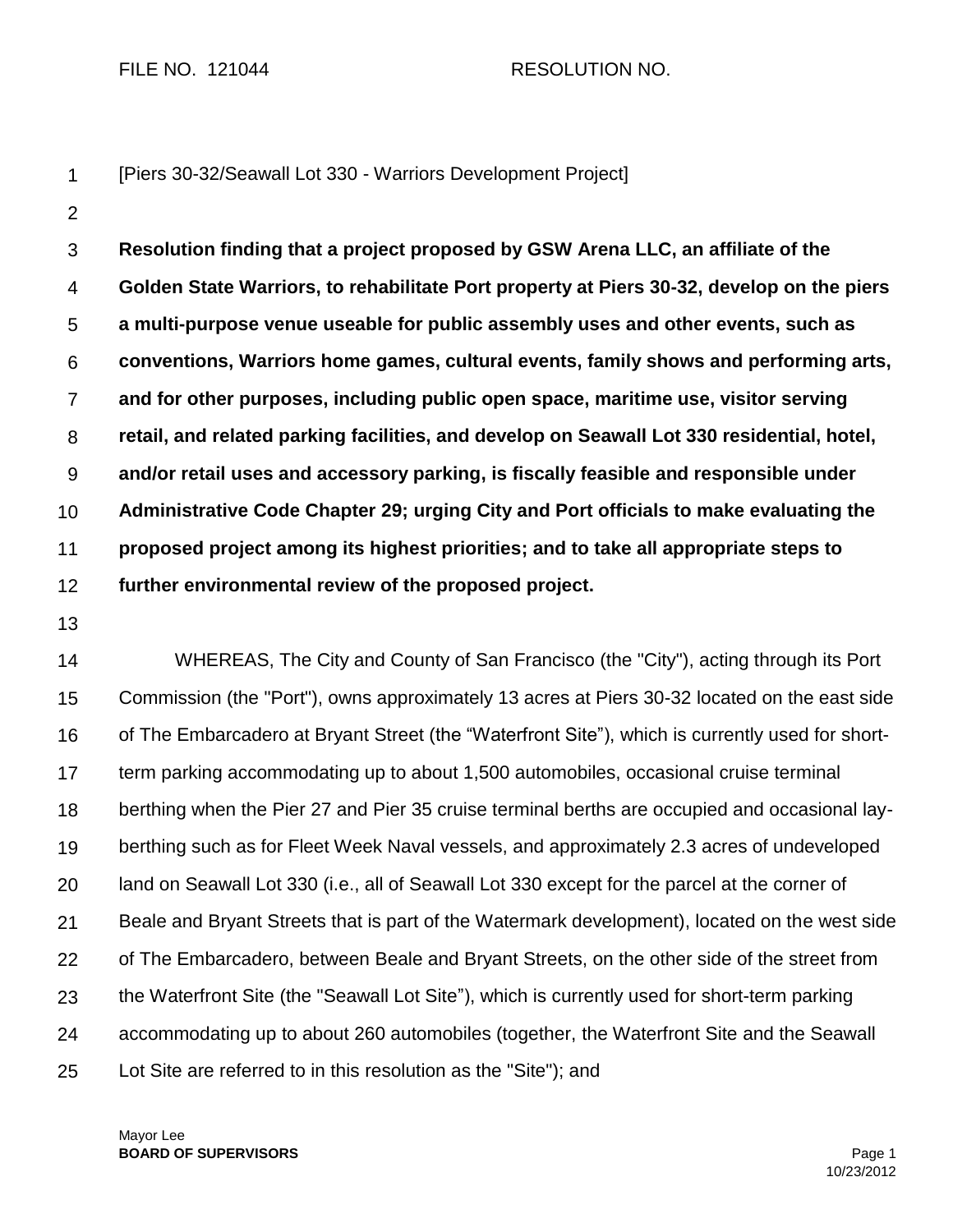1  $\mathcal{P}$ 3 4 5 6 7 8 9 10 11 12 WHEREAS, In cooperation with the City, including its Port, GSW Arena LLC ("GSW"), a wholly owned subsidiary of GSW Sports LLC and an affiliate of the entity that owns the Golden State Warriors basketball team (the "Warriors"), proposes to build, finance and operate a development project consisting of two related components on the Site. The first part of the proposed project involves GSW's seismic upgrade and rehabilitation of Piers 30-32 and construction of a new privately financed, state-of-the art multi-purpose venue with seating for approximately 17,000 to 19,000 persons, useable for public assembly uses and other events, including, but not limited to, conventions, Warriors home games, cultural events, family shows and performing arts, along with public open space, maritime use, visitor-serving retail and related parking facilities, on the Waterfront Site. GSW would finance, build and operate these improvements under a fair market rent ground lease from the Port, and expects to complete them by the Fall of 2017; and

13 14 15 16 17 18 19 20 21 WHEREAS, The second part of the proposed project includes GSW's construction of improvements with residential, hotel, and/or retail uses and accessory parking on the Seawall Lot Site. The Port would convey fee title to the Seawall Lot Site to GSW for fair market value consideration if certain conditions are met; otherwise, the Port would enter into a ground lease with GSW for fair market rent consideration for the Seawall Lot Site. The improvements on the Waterfront Site and the Seawall Lot Site are collectively referred to below as the "Improvements," and both components of the proposed project, as further described in the Project Description (as defined below), are collectively referred to in this resolution as the "Project"; and

22 23 24 25 WHEREAS, The Waterfront Site is subject to the use and other restrictions imposed under the Burton Act (Stats 1968, Ch. 1333, as amended) and the Burton Act Transfer Agreement of January 24, 1969, as well as the public trust for commerce, navigation and fisheries (collectively, the "public trust"). AB 1389 (Stats. 2001, Ch. 489) allows certain uses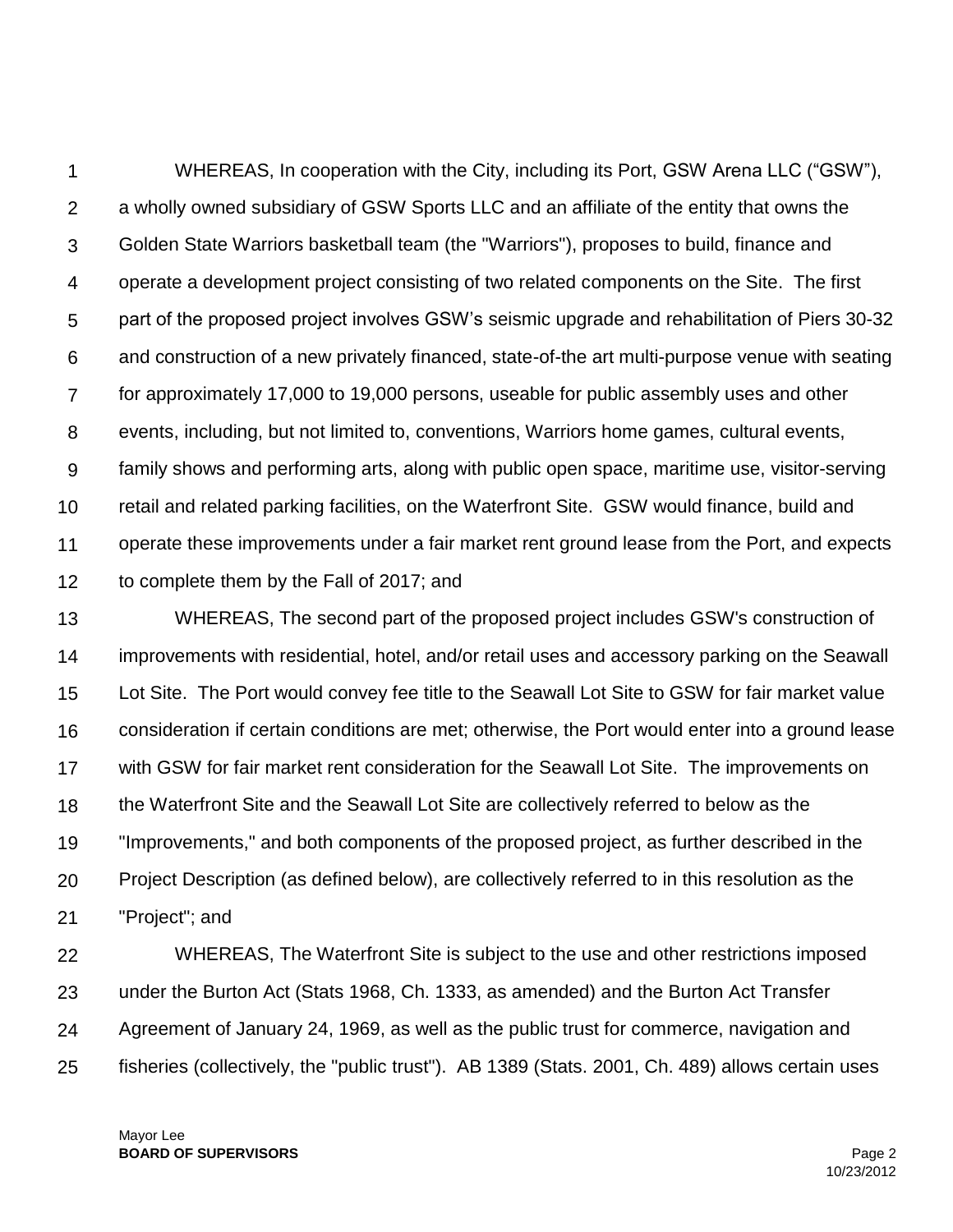1  $\mathcal{P}$ 3 4 5 6 7 8 9 on the Waterfront Site that would otherwise be inconsistent with the public trust in connection with development on the Waterfront Site of a two-berth cruise ship terminal project that meets certain requirements. The Port is developing a cruise ship terminal at another pier so AB 1389 would not now seem to apply to the Project, though the Port and GSW are committed to exploring improvements to the Waterfront Site for maritime uses. The Seawall Lot Site is subject to two pieces of State legislation that could affect its development and disposition by the Port: SB 815 (Stats 2007, Ch. 660) and AB 418 (Stats 2011, Ch. 477). In contrast to the Waterfront Site, the Seawall Site is free from some or all public trust restrictions under certain conditions set forth in SB 815 and AB 418; and

10 11 12 13 14 15 16 17 18 19 20 21 22 23 24 WHEREAS, The Port Waterfront Land Use Plan, including the Design and Access Element (collectively, the "Waterfront Plan"), is the Port's adopted land use document for property within Port jurisdiction, including the Site, and provides the policy foundation for waterfront development and improvement projects. After a multi-year cooperative process, the Port and the San Francisco Bay Conservation and Development Commission ("BCDC") adopted the Special Area Plan, which allows for the revitalization of certain piers for uses consistent with the public trust. The Waterfront Plan contemplated the potential for developing an arena in the South Beach/Rincon Point Subarea of Port property. The Waterfront Plan and the Special Area Plan recognize that the development of the Waterfront Site and the surrounding area should further the public trust purposes of supporting maritime activities and expanding public use and enjoyment of the waterfront on public trust lands at this location. The Special Area Plan sets forth certain design considerations for the Waterfront Site, including strict limitations on new fill and a requirement to provide maximum feasible public access. A project that provides at least 35% of the pier area for public open space is deemed to provide maximum feasible public access; and

25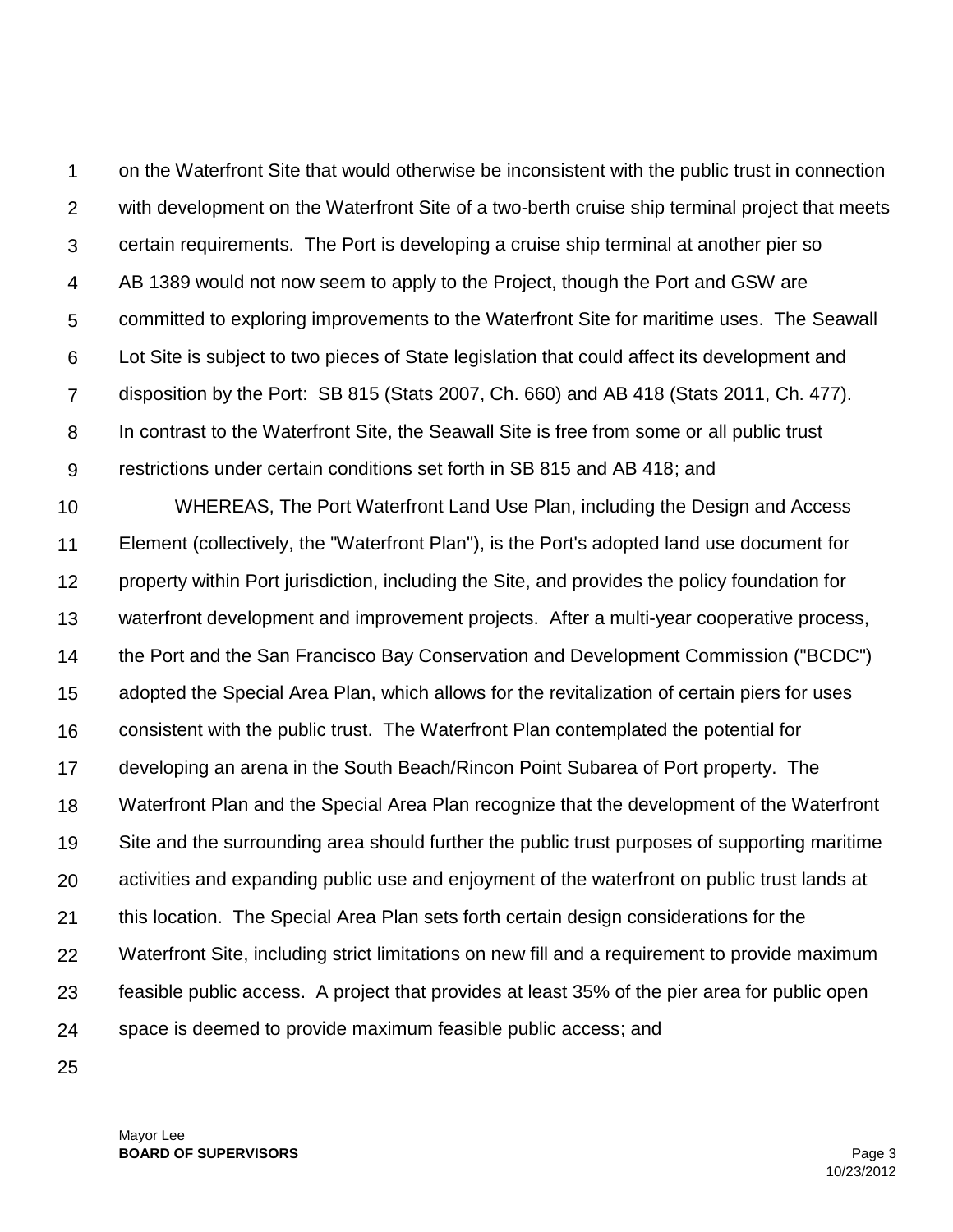1  $\mathcal{P}$ 3 4 5 6 7 WHEREAS, The Waterfront Plan identifies the Waterfront Site as a major development opportunity site, and the City, through its Port, has undertaken numerous unsuccessful attempts to develop the site in accordance with the Waterfront Plan's objectives, including the recent effort related to the 34<sup>th</sup> America's Cup and two separate attempts to develop the proposed mixed use Bryant Street Pier project through public-private partnerships. In each of those instances, the private project sponsor abandoned its plans due to much higher than expected costs to repair the Piers 30-32 substructure; and

8 9 10 11 12 13 14 15 16 17 18 19 20 WHEREAS, The Waterfront Site has a limited remaining useful life, requiring a substantial capital investment to repair the substructure and bring the piers up to modern seismic standards and to preserve the piers. If the piers are not rehabilitated, the Port may be required to expend substantial sums to demolish the piers after the end of their useful life. The Port has not included the costs to improve–or demolish–the piers in its FY 2013-2022 Capital Plan, due to limited Port resources and competing Port priorities. The Port's efforts over the years to develop the Waterfront Site through public-private partnerships have not been successful. The costs to rehabilitate the piers for any long-term use is estimated to far exceed the combined fair market value of the Waterfront Site and Seawall Lot Site. The Port's independent Appraisal of the Waterfront Site (as such Appraisal is defined below) shows that rehabilitating the piers and developing the highest and best use on the Waterfront Site is not financially feasible without dedication of the proceeds from the sale of the Seawall Lot Site and an additional significant subsidy to cover the pier substructure cost; and

21 22 23 WHEREAS, The Waterfront Site is an extraordinary location for the proposed public assembly venue and affords a number of advantages for the City, the region and the public over other potential sites, including other Port land located to the south of the Waterfront Site:

24 25  First and foremost, the Waterfront Site is optimal for locating the venue in light of the existing transit, bicycle and pedestrian network, as well as proposed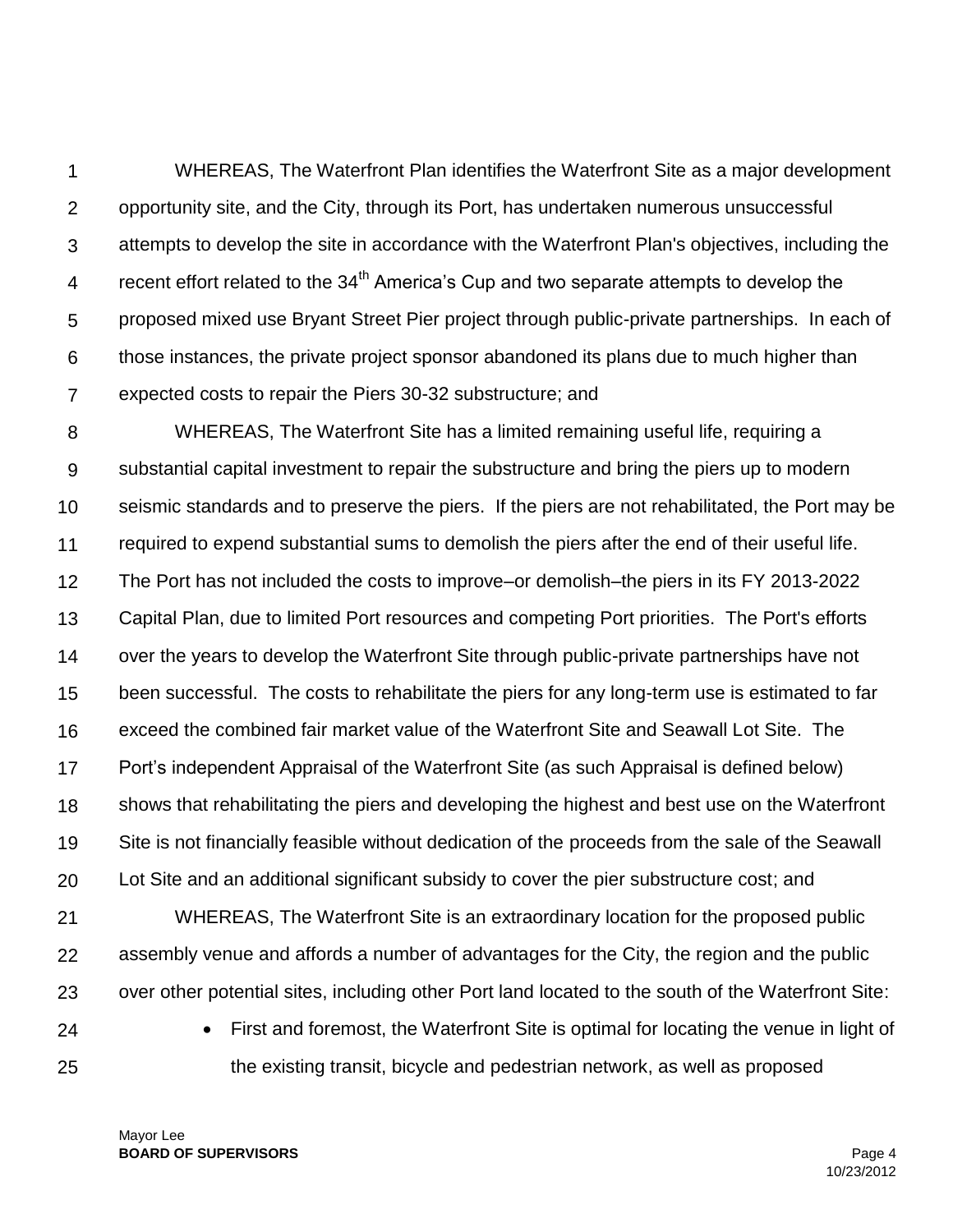1  $\mathcal{P}$ 3 4 5 6 7 8 9 10 11 12 13 improvements to that network. Regional destinations such as the proposed venue achieve their best transit mode splits when they are located within walking distance from regional transit hubs. The Waterfront Site is located at a distance of 3/4 mile or less from all major regional transit hubs in downtown San Francisco, including BART, Caltrain, the Ferry Building, the Transbay Terminal, and the Capitol Corridor, and for the bulk of Muni Metro and bus lines serving these same hubs (including an adjacent Muni Metro station at Brannan serving two metro lines). The walk from these hubs along the Embarcadero is short, free of traffic conflict and pleasant. These features make the Waterfront Site a remarkably accessible location that can be reached fairly effortlessly, with a minimum of transfers, by visitors from all nine Bay Area counties. The other possible locations for the venue do not afford nearly the same level of advantages within the transit network;

- 14 15 16 17 18 19 • Second, the Project provides an appropriate public use that will permit rehabilitating the Waterfront Site, which is nearing the end of its useful life. Developing the Project at the Site provides the best (and perhaps last) opportunity for activating the Waterfront Site for maritime and other uses in a manner consistent with the public trust and the goals and objectives of the Waterfront Plan and BCDC's Special Area Plan;
- 20 21 22 23 24 25 Third, the adjacency of the Seawall Lot Site to the Waterfront Site improves the success and economic feasibility of the Project overall by allowing crosssubsidies and complementary development that will transform the Site from an underutilized surface parking lot to a thriving and active visitor serving destination. These key Port objectives would not be accomplished by locating the facility in an area farther south; and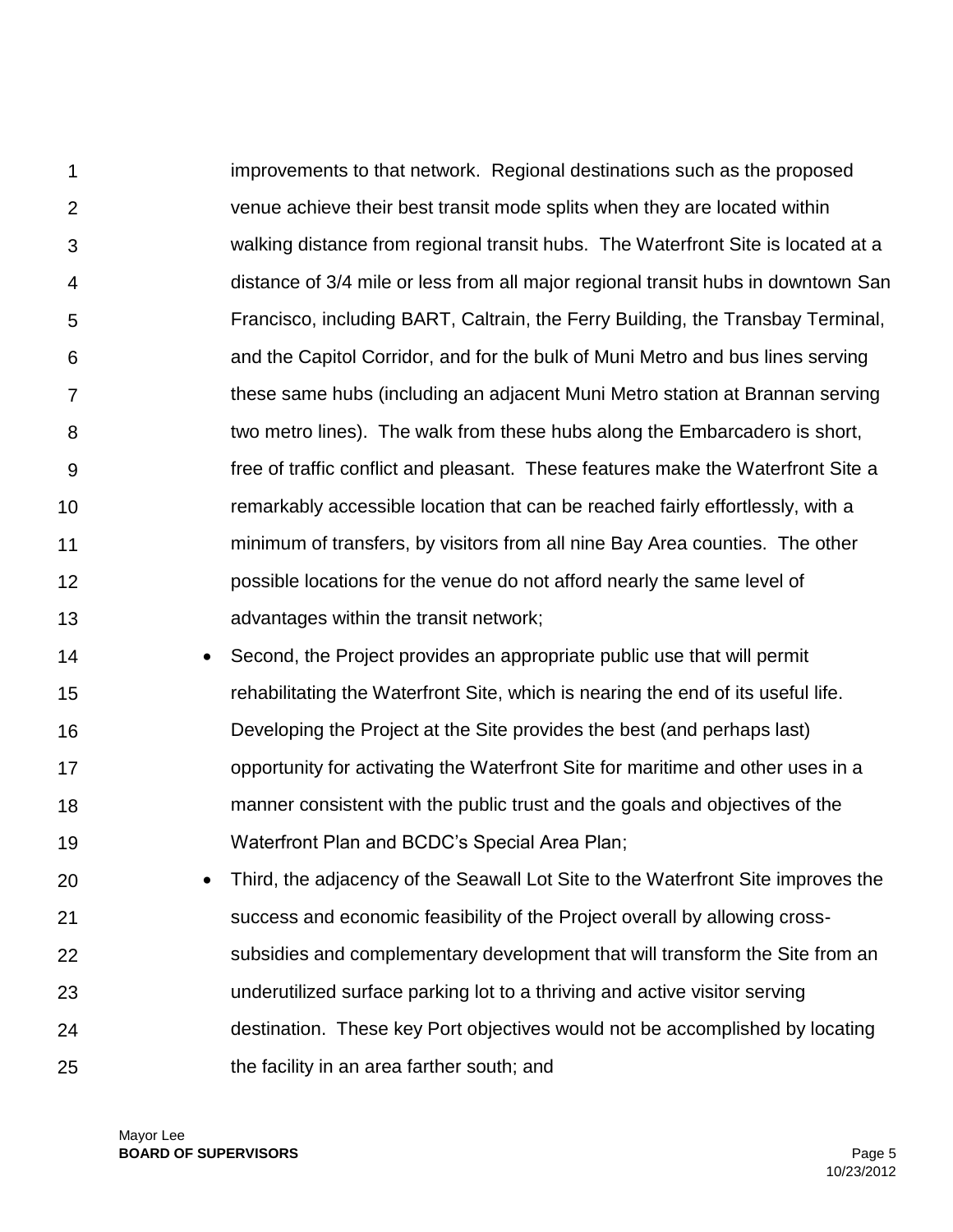| 1              | WHEREAS, By Resolution No. 236-12 adopted unanimously on June 12, 2012, the                         |
|----------------|-----------------------------------------------------------------------------------------------------|
| $\overline{2}$ | Board of Supervisors found that the potential real estate transactions involving the Waterfront     |
| 3              | Site and the Seawall Lot Site to rehabilitate Piers 30-32 and develop a multi-purpose venue         |
| 4              | and related facilities would generate substantial public benefits for the City, including its Port, |
| 5              | such as:                                                                                            |
| 6              | (1) the repair, improvement and productive reuse of the Waterfront Site,                            |
| 7              | (2) the construction of needed infrastructure improvements that benefit the Site and                |
| 8              | the surrounding public trust lands and other areas,                                                 |
| 9              | (3) the generation of significant new jobs and economic development in a short                      |
| 10             | period, including significant opportunities for local residents,                                    |
| 11             | (4) the attraction of many people from the City and all over the region to enjoy the                |
| 12             | waterfront and the Bay and to patronize businesses on the Site as well as other                     |
| 13             | Port land and privately owned property in the vicinity of the Site, and                             |
| 14             | (5) the enhancement of the City's tourism industry, including providing an additional               |
| 15             | venue for trust related events, conventions, sporting events, concerts and other                    |
| 16             | special events; and                                                                                 |
| 17             | WHEREAS, By Resolution No. 12-50 unanimously adopted by the Port Commission on                      |
| 18             | June 12, 2012, the Port Commission made the same public benefit findings; and                       |
| 19             | WHEREAS, By Resolution No. 236-12 the Board of Supervisors found that the                           |
| 20             | potential real estate transaction involving the Project would generate substantial public           |
| 21             | benefits and is exempt from the competitive bidding policy set forth in Administrative Code         |
| 22             | Section 2.6-1 and endorsing sole source negotiations with GSW for that purpose; 2) endorsed         |
| 23             | the Port Commission's designation of the Office of Economic and Workforce Development               |
| 24             | ("OEWD") as the lead negotiator of the proposed transaction, in coordination with Port staff        |
| 25             | and subject to the Port Commission's direction; 3) required OEWD and the Port to engage in          |

Mayor Lee **BOARD OF SUPERVISORS** Page 6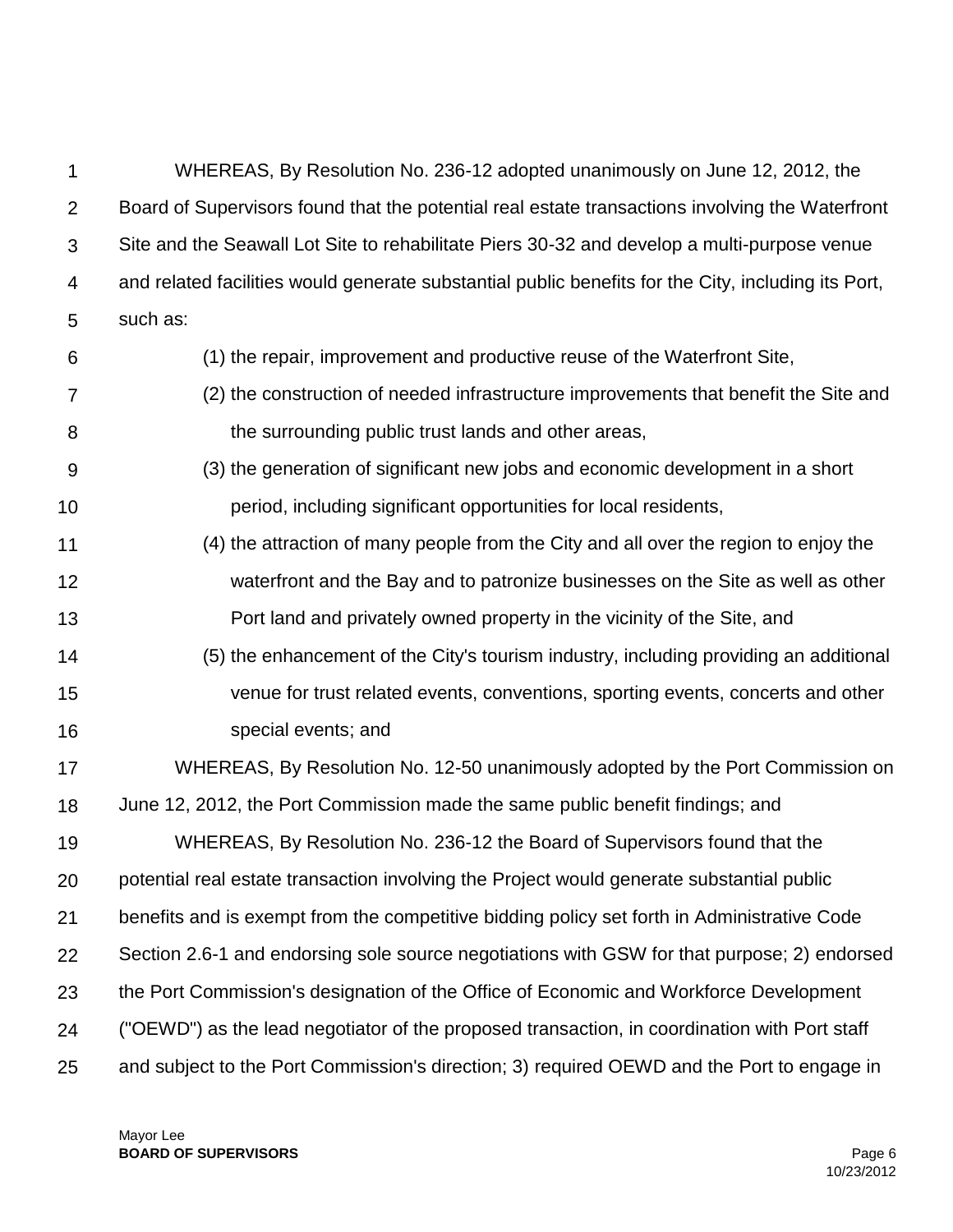1  $\mathcal{P}$ 3 4 5 6 7 8 9 10 11 12 13 14 15 16 17 18 19 20 21 22 23 24 25 outreach to affected and interested neighbors, community members and other stakeholders to ensure that the proposed Project is designed with maximum public input; 4) urged OEWD and the Port to work closely with State agencies having jurisdiction over any of the Site, including the State Lands Commission and BCDC, to develop the project description; 5) urged the OEWD Director, the Port Director and other City officials to make evaluation of the proposed Project among their highest priorities and take all appropriate steps to negotiate an exclusive negotiation agreement with GSW; and 6) acknowledged that the City may commence environmental review of the proposed project under CEQA if and when the Board of Supervisors makes the required findings of fiscal feasibility and responsibility under Administrative Code Chapter 29; and WHEREAS, By Resolution No. 12-50, the Port Commission approved sole source negotiations with GSW and authorized staff to negotiate an Exclusive Negotiation Agreement ("ENA") with GSW for the proposed Project consistent with Board Resolution No. 236-12 (the "Port Sole Source Resolution"); and WHEREAS, Under the Port Sole Source Resolution, the Port Commission, by its Resolution No. 12-61, approved an ENA with GSW, and on August 15, 2012 the City, through its Port, and GSW entered into the ENA; and WHEREAS, The Board of Supervisors adopted Resolution No. 317-12, urging 1) the Port Commission to form a project-specific Citizens Advisory Committee (the "CAC") to review and provide input on the proposed Project, 2) the Port Director to appoint representatives from neighborhoods surrounding Piers 30-32 as well as others with specified policy expertise, and 3) the CAC to meet and report back regularly to the Port Commission and the Board of Supervisors; and WHEREAS, The Port Commission adopted Resolution No. 12-62, 1) establishing the CAC, 2) authorizing the Port Director to appoint representatives from neighborhoods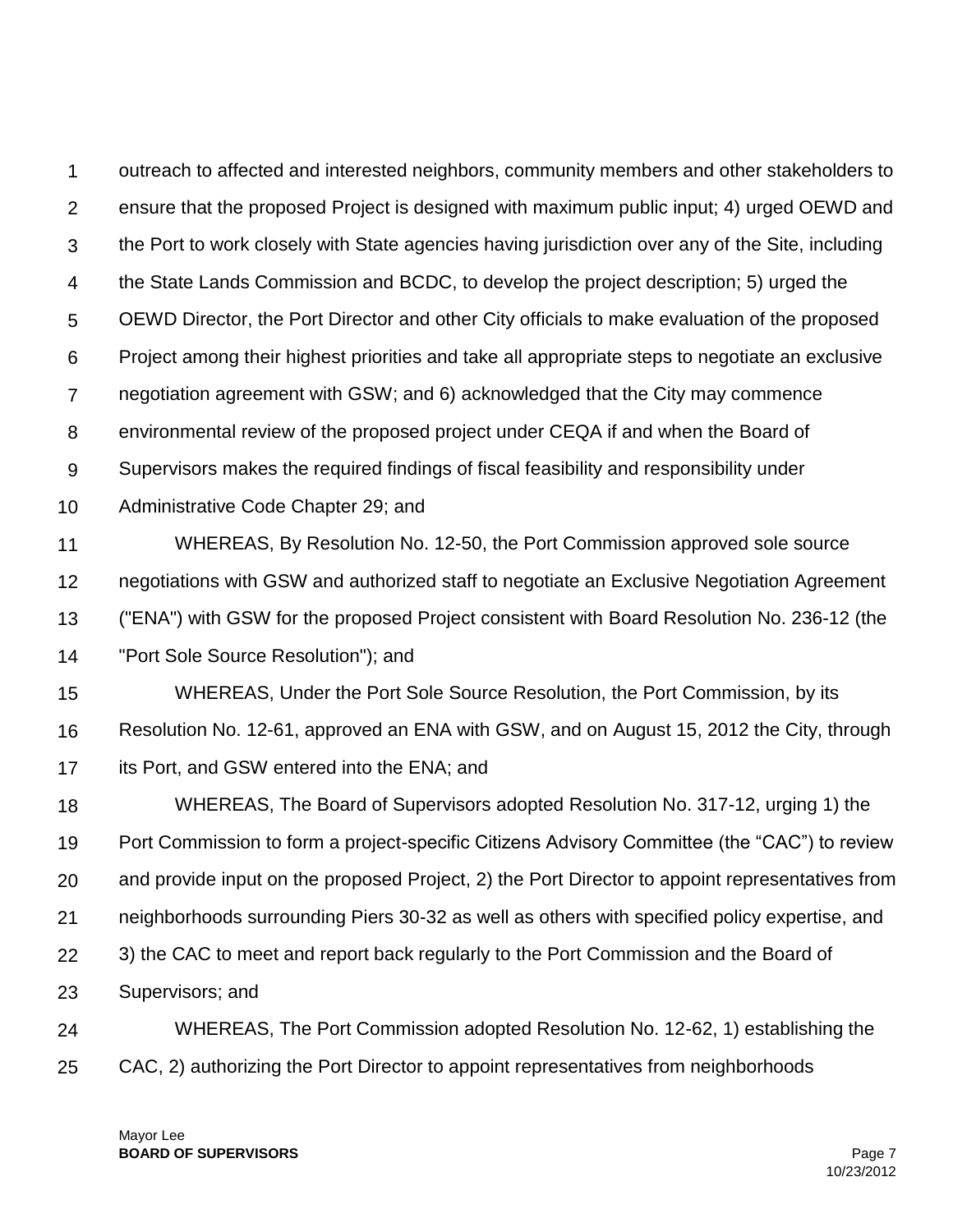1  $\mathcal{P}$ 3 4 surrounding Piers 30-32 as well as others with specified policy expertise, and 3) urging the CAC to meet initially on August 23, 2012, review the Project generally once per month, and develop criteria for attendance and other by-laws to encourage regular participation by CAC members; and

5 6 7 8 9 10 WHEREAS, In furtherance of Board of Supervisors Resolution No. 317-12 and Port Commission Resolution No. 12-62, the Port Director appointed members to the CAC, the CAC has held a number of public meetings, and the City, including its Port, and GSW have been working with the CAC, State regulatory agencies and many other interested stakeholders in developing a description of the proposed Project, which would undergo environmental review; and

11 12 13 14 15 16 17 WHEREAS, The City retained an independent appraisal firm, Carneghi-Blum & Partners, Inc., to appraise the fair market value of a ground lease of the Waterfront Site and the fair market value of a sale, or alternatively, a ground lease of the Seawall Lot Site, and a copy of that appraisal, dated September 28, 2012, and entitled "Appraisal of Seawall Lot 330, Piers 30-32, San Francisco, California" is on file with the Clerk of the Board of Supervisors in File No. 121044, which is declared to be a part of this resolution as if set forth fully here (the "Appraisal"); and

18 19 20 21 22 23 WHEREAS, Based on the Appraisal, and to help facilitate the fiscal feasibility finding under this resolution, City and Port staff and GSW have negotiated a non-binding Conceptual Framework for the Project outlining various financial terms and principles, a copy of which document is on file with the Clerk of the Board of Supervisors in File No. 121044, and which is declared to be a part of this resolution as if set forth fully here (the "Conceptual Framework"); and

24 25 WHEREAS, The basic financial principles and terms set forth in the Conceptual Framework will be subject to further negotiation between the parties, consistent with the ENA,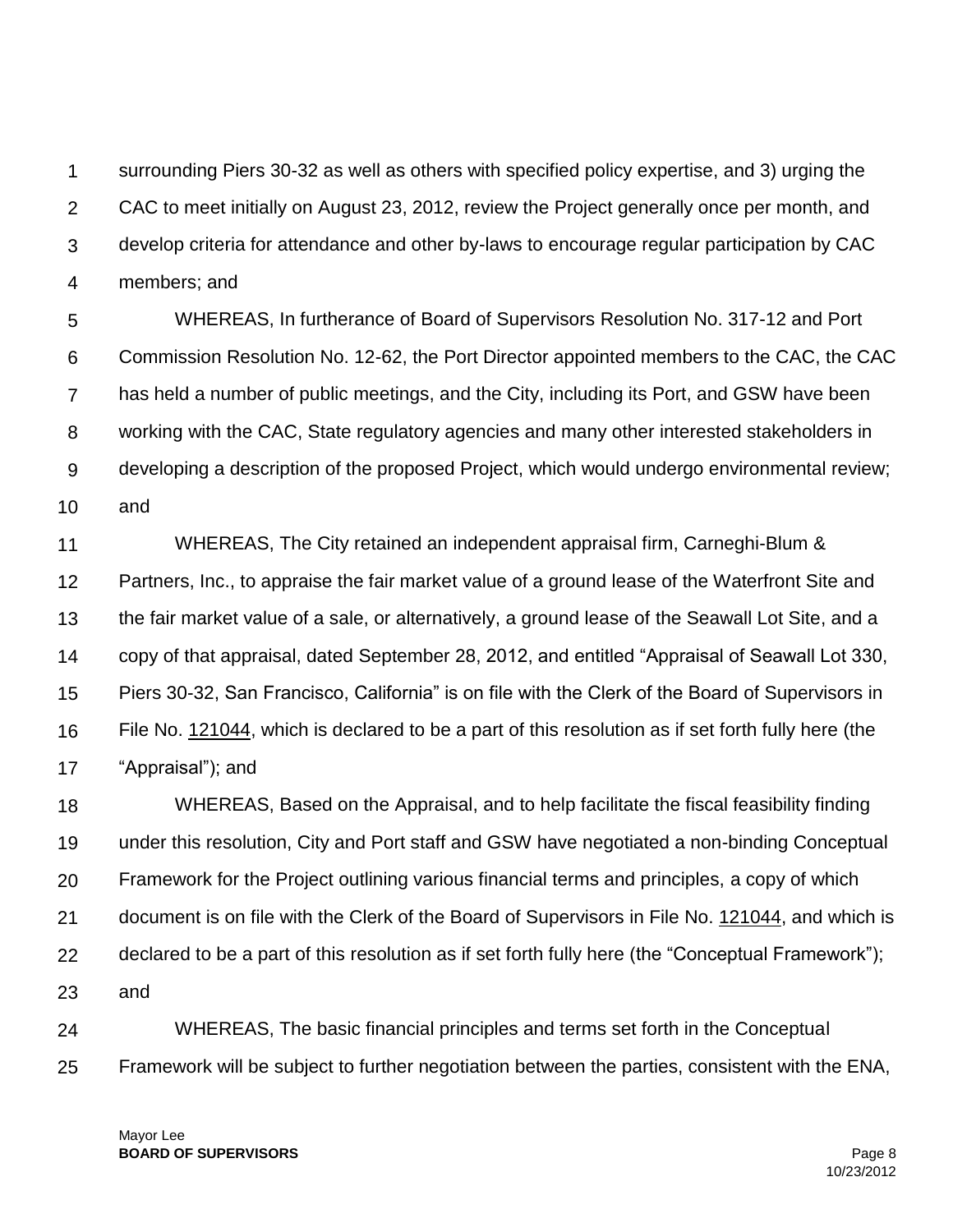1  $\mathcal{P}$ 3 4 5 6 to develop a Term Sheet that will be subject to endorsement of the Port Commission and the Board of Supervisors. And ultimately, subject to required approvals, the terms and conditions contained in the Term Sheet will be set forth in more detail in the final Transaction Documents among GSW, the Port, the City and other parties, following the completion of public review and environmental review under CEQA (as defined below), as such documents are further generally described in the Conceptual Framework; and

7 8 WHEREAS, The Conceptual Framework includes a description of the proposed Project attached as Exhibit B to that document (the "Project Description"); and

9 10 11 12 13 14 WHEREAS, Because the cost to construct the Project will exceed \$25 million and the proposed transaction structure as outlined in the Conceptual Framework contemplates providing rent credits under the Waterfront Site Ground Lease to GSW for pier substructure and other infrastructure improvements that would exceed \$1 million, the proposed Project is subject to Administrative Code Section 29.1's process for the Board of Supervisors to determine whether the Project is fiscally feasible and responsible; and

15 16 17 18 19 20 21 22 23 WHEREAS, The Port retained an independent real estate economics firm, Economic and Planning Systems, Inc. ("EPS"), to perform a fiscal feasibility analysis for the proposed Project, and EPS, with assistance from an expert sports economics consultant firm, Barrett Sports Group, LLC, has prepared a preliminary fiscal analysis dated October 22, 2012, entitled "San Francisco Multi-Purpose Venue Project on Piers 30-32 and Seawall Lot 330 Findings of Fiscal Responsibility and Feasibility", which meets the requirements of Administrative Code Chapter 29.1 and a copy of which report is on file with the Clerk of the Board of Supervisors in File No. 121044, which is declared to be a part of this resolution as if set forth fully here (the "Fiscal Feasibility Report"); and

- 24
- 25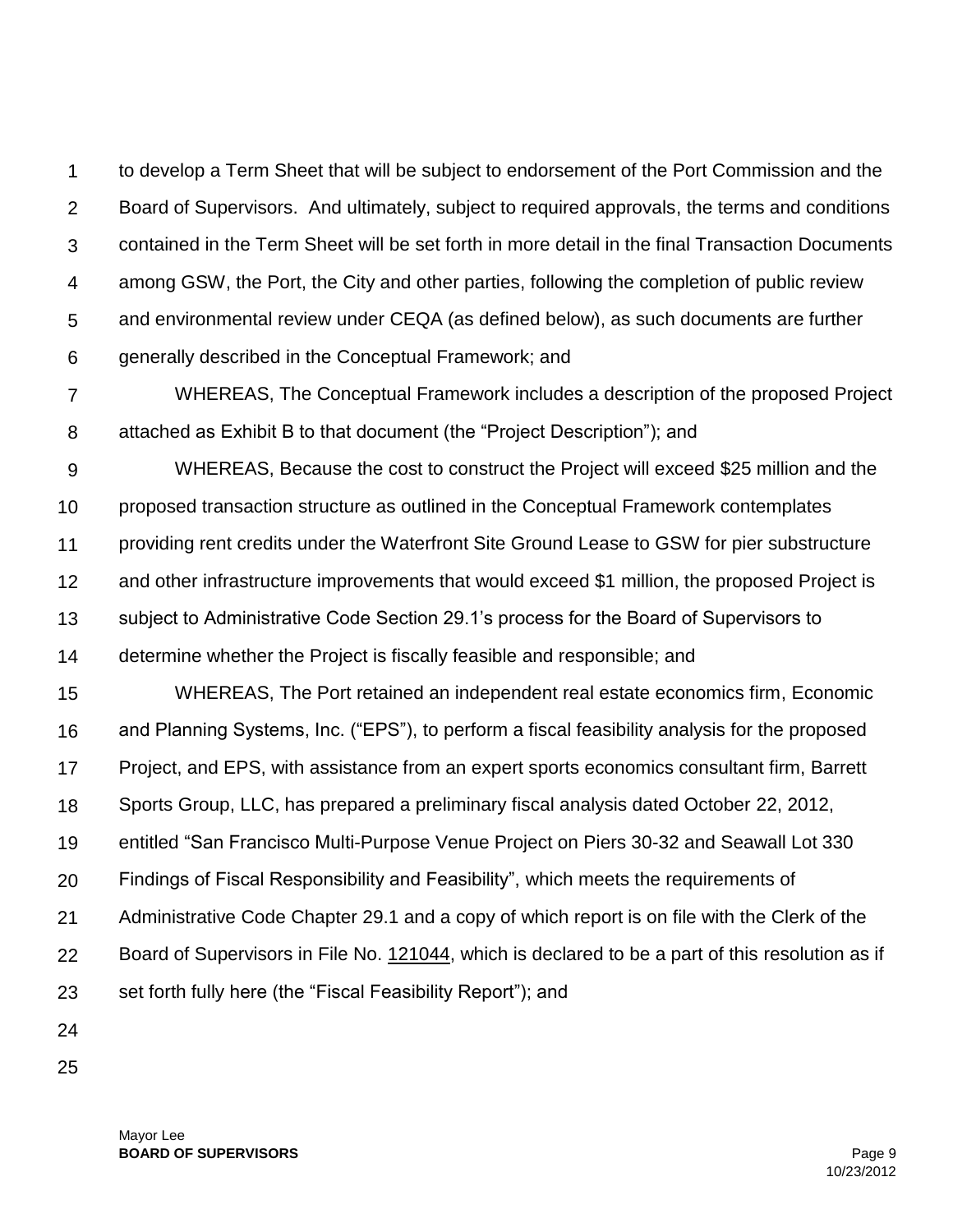1  $\mathcal{P}$ 3 WHEREAS, The Fiscal Feasibility Report shows that the Project would generate substantial fiscal benefits for the City, including thousands of jobs and tens of millions of dollars a year in tax and other revenues; and

4 5 6 7 WHEREAS, Under Administrative Code Section 29.3, the OEWD and the Port have submitted to the Board of Supervisors a general description of the proposed Project, the general purpose of the proposed Project, and preliminary fiscal plan that consists of the Fiscal Feasibility Report; and

8 9 10 11 12 13 14 15 16 17 18 19 20 21 22 23 24 25 WHEREAS, Administrative Code Section 29.2 requires that, before submitting an environmental evaluation application (an "Environmental Application") to the Planning Department under Administrative Code Chapter 31 and the California Environmental Quality Act, Public Resources Code Sections 21000 and Guidelines for Implementation of the California Environmental Quality Act, Title 14, Division 6, Chapter 3 of the California Code of Regulations (collectively, "CEQA") related to the proposed Project, the sponsoring City department must procure from the Board of Supervisors a determination that the plan to undertake and implement the proposed Project is fiscally feasible and responsible; and WHEREAS, The Port Commission, by Resolution No. The state of the subsety of the New York Commission, by Resolution No. the Appraisal and has reviewed the Fiscal Feasibility Report submitted to this Board; and WHEREAS, The Board of Supervisors has reviewed and considered the general description of the proposed Project, the general purpose and intended public benefits of the proposed Project, the Fiscal Feasibility Report and other information submitted to it in connection with the Project and has considered (1) the direct and indirect financial benefits of the Project to the City and its Port, including to the extent applicable cost savings or new revenues, including tax revenues, generated by the proposed Project, (2) the estimated costs of construction for the proposed Project, (3) the anticipated available funding sources for the proposed Project, (4) the long-term operating and maintenance costs of the proposed Project,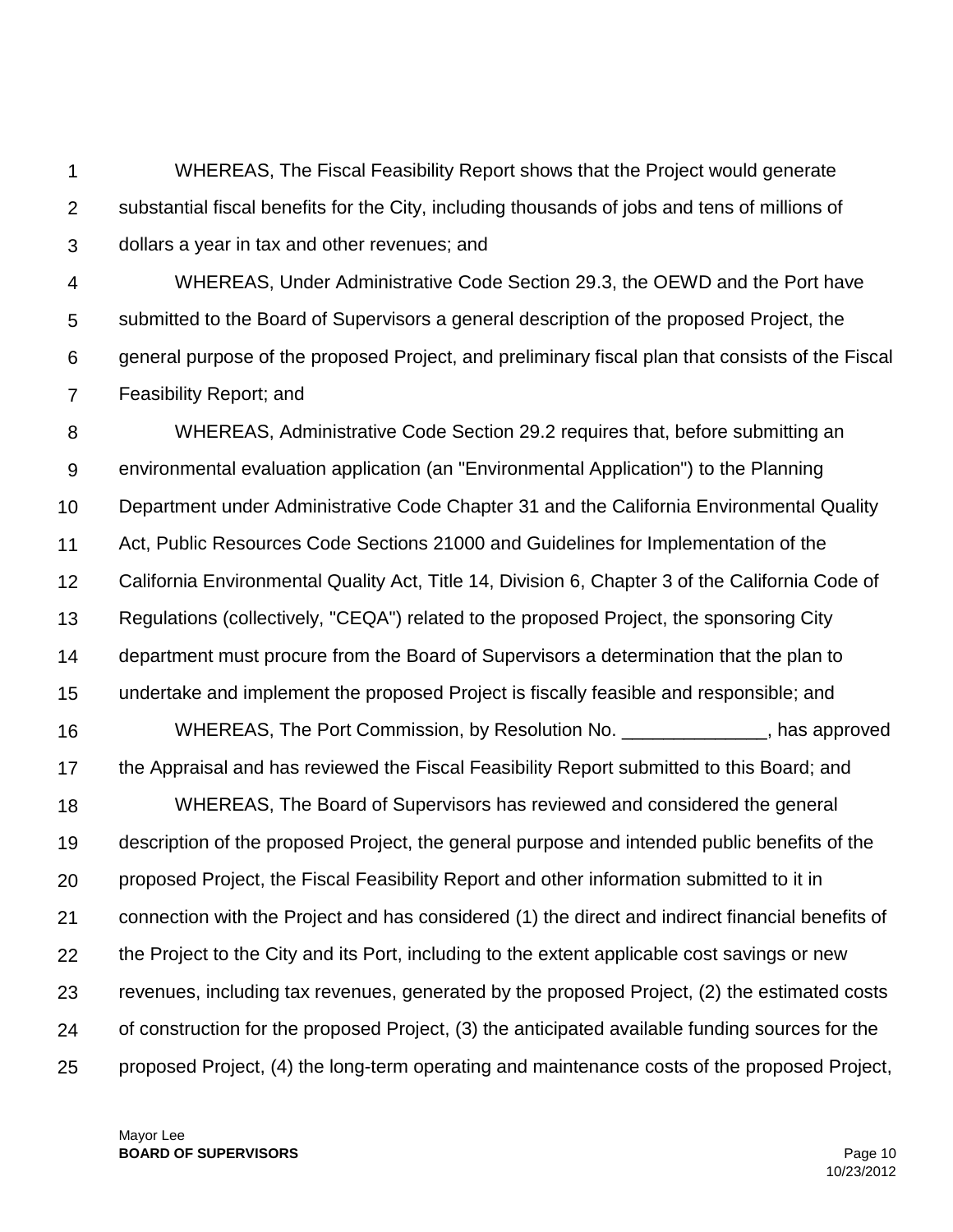1  $\mathcal{P}$ 3 (5) the debt load to be carried by the City or the Port, and (6) such other criteria from the information presented to it as the Board of Supervisors has determined is useful in evaluating the proposed Project's fiscal feasibility; now, therefore, be it

4 5 6 RESOLVED, That the Board of Supervisors finds that the plan to undertake and implement the proposed Project is fiscally feasible and responsible under San Francisco Administrative Code Chapter 29; and, be it

7 8 9 10 11 12 FURTHER RESOLVED, That under San Francisco Administrative Code Chapter 29, the Environmental Application for the Project may now be filed with the Planning Department and the Planning Department may undertake environmental review of the proposed Project as required by Administrative Code Chapter 31 and CEQA. In furtherance of this determination, the Board of Supervisors urges the Planning Department to prioritize environmental review consistent with its policies; and, be it

13 14 15 16 17 FURTHER RESOLVED, That the Board of Supervisors urges OEWD, in cooperation with and with the assistance of the Port Director and her staff, the City Attorney's Office and other City staff as appropriate, to make evaluation of the proposed Project among its highest priorities and take all actions needed to initiate and undertake environmental and public review of the Project; and be it.

18 19 20 21 22 23 24 25 FURTHER RESOLVED, That the City will conduct environmental review of the proposed Project under CEQA and nothing in this resolution approves or implements the proposed Project or any of its related facilities, grants any entitlements for the proposed Project or includes any determination as to whether the Port or any other unit of City government should approve the proposed Project; nor does adoption of this resolution foreclose the possibility of considering alternatives to the proposed Project, adopting mitigation measures or deciding not to approve the proposed Project after conducting appropriate environmental review under CEQA. Any development of the Project shall be

Mayor Lee **BOARD OF SUPERVISORS** Page 11